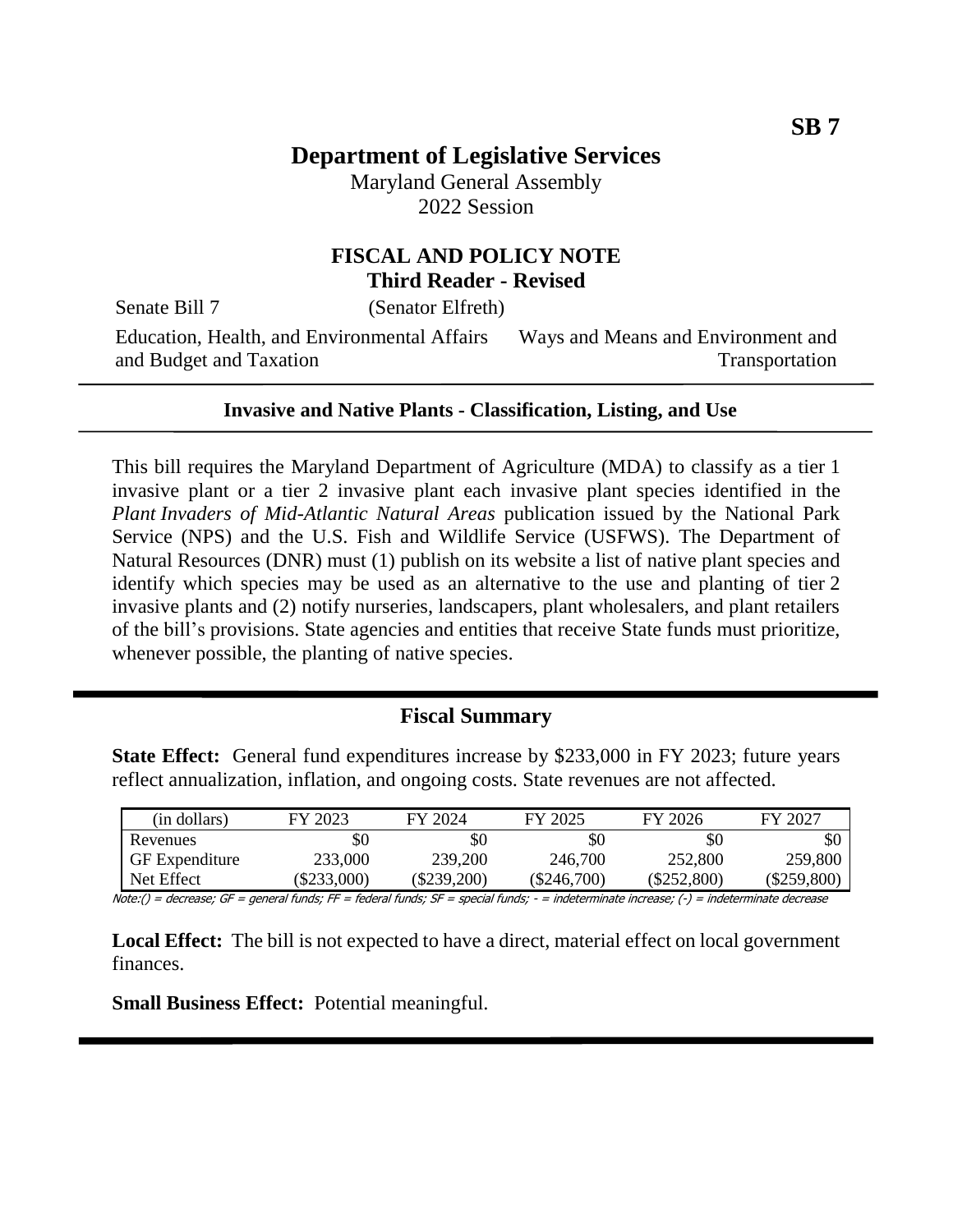# **Analysis**

#### **Current Law:**

#### *Establishment of Risk Assessment Protocol*

Chapter 142 of 2011 required the Secretary of Agriculture to – with the advice of a newly established Invasive Plants Advisory Committee – adopt regulations that, among other things, establish a science-based risk assessment protocol for invasive plants that (1) serves as a basis for creating a two-tiered regulatory approach for controlling invasive plants in the State and (2) considers the harm that invasive plants cause in the State, including economic, ecological, and environmental harm as well as harm to human health.

#### *Establishment of Lists of Tier 1 and Tier 2 Invasive Plants*

Chapter 142 also required the Secretary to – with the advice of the committee – (1) establish a list of tier 1 plants and tier 2 plants in accordance with the adopted risk assessment protocol; (2) establish a procedure for classification or declassification of an invasive plant as a tier 1 invasive plant or a tier 2 invasive plant; and (3) phase in the implementation of the requirements regulating invasive plants with consideration of the economic impact of the requirements on nurseries, landscapers, plant wholesalers, plant retailers, and any other industry. "Tier 1 invasive plant" includes invasive plant species that cause or are likely to cause severe harm within the State. "Tier 2 invasive plant" includes invasive plant species that cause or are likely to cause substantial negative impact within the State.

#### *Regulation of Tier 1 and Tier 2 Invasive Plants*

In general, a person may not propagate, import, transfer, sell, purchase, transport, or introduce any living part of a tier 1 invasive plant in the State. However, a person may conduct these activities, with prior approval from the Secretary, for the purpose of disposing of, controlling, using for research or educational purposes, or exporting a plant out of the State. These restrictions do not apply to the transfer, lease, sale, or purchase of real property on which an invasive plant is located. In accordance with regulations adopted by the Secretary, a person may not (1) sell or offer for sale at a retail outlet a tier 2 invasive plant unless the retail outlet posts, in a conspicuous manner in proximity to all tier 2 plant displays, a sign identifying the plants as tier 2 plants or (2) provide landscaping services to plant or supply for planting a tier 2 invasive plant unless the person provides to the customer a list of tier 2 invasive plants.

Chapter 526 of 2021 prohibits State funds from being used to purchase or plant an invasive plant species for an outdoor project except if the plant is commonly used for agricultural or horticultural purposes and is maintained for education or research.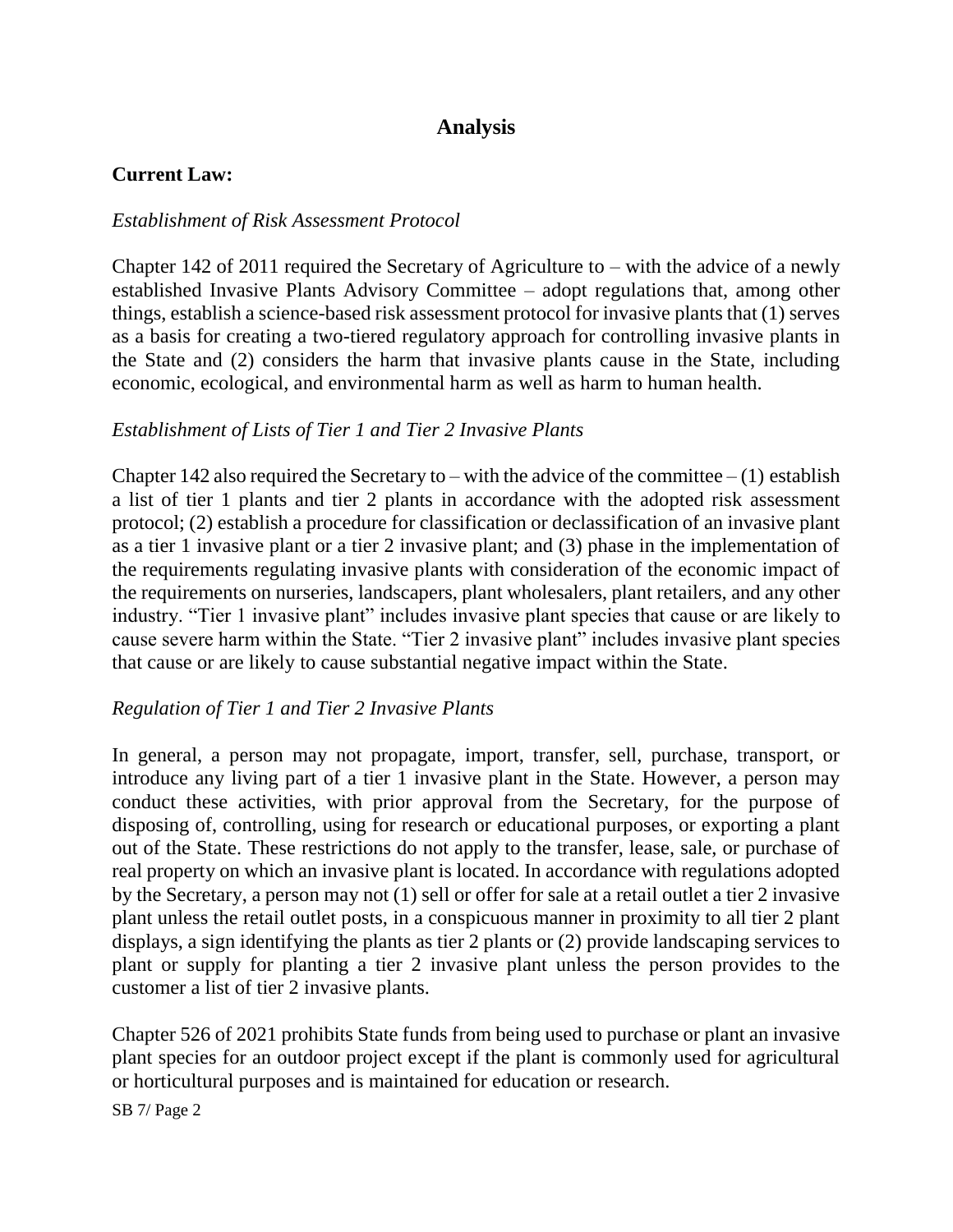**State Expenditures:** MDA advises that approximately 75 species are listed in the *Plant Invaders of Mid-Atlantic Natural Areas* publication issued by NPS and USFWS. In order to determine if a listed plant should be classified by MDA as a tier 1 or tier 2 listed plant pursuant to the bill, a weed risk assessment needs to be completed for each species and reviewed by the Invasive Plant Advisory Committee. The department indicates it needs additional personnel to perform this task as each assessment may require 8 to 10 weeks.

As a result, MDA's general fund expenditures increase by \$233,000 in fiscal 2023, which accounts for the bill's October 1, 2022 effective date. This estimate reflects the cost of hiring (1) one administrator to oversee the completion of all weed risk assessments and to chair the Invasive Plants Advisory Committee, which will review the risk assessments as they are completed; (2) one administrative officer to assist with weed risk assessments and related tasks; and (3) one agricultural inspector to assist in the enforcement of invasive plant laws, as the bill expands the number of plants added to the list of tier 1 and tier 2 species. The estimate includes salaries, fringe benefits, one-time start-up costs, and ongoing operating expenses, including travel.

| <b>Positions</b>                      | 3.0       |
|---------------------------------------|-----------|
| Salaries and Fringe Benefits          | \$169,971 |
| Vehicle                               | 22,500    |
| <b>Operating Expenses</b>             | 40,529    |
| <b>Total FY 2023 MDA Expenditures</b> | \$233,000 |

Future year MDA expenditures reflect full salaries with annual increases and employee turnover as well as annual increases in ongoing operating expenses. Ongoing activities are anticipated as NPS and USFWS update their publication over time.

Due to the existing general prohibition on the use of State funds to purchase or plant an invasive plant species for an outdoor project, the bill is not anticipated to affect State expenditures for the purchase of plants. For example:

- DNR reports that the bill does not likely have a significant fiscal or operational impact as most departmental programs promote the use of native plants;
- the Department of General Services reports that it does not purchase or use invasive plant species; and
- the Maryland Department of Transportation (MDOT) advises that the department and the Maryland Transportation Authority (MDTA) prohibit all uses of tier 1 and tier 2 listed plants and language to that effect is included in contract documents. As a result, the bill does not have a fiscal effect on MDOT or MDTA.